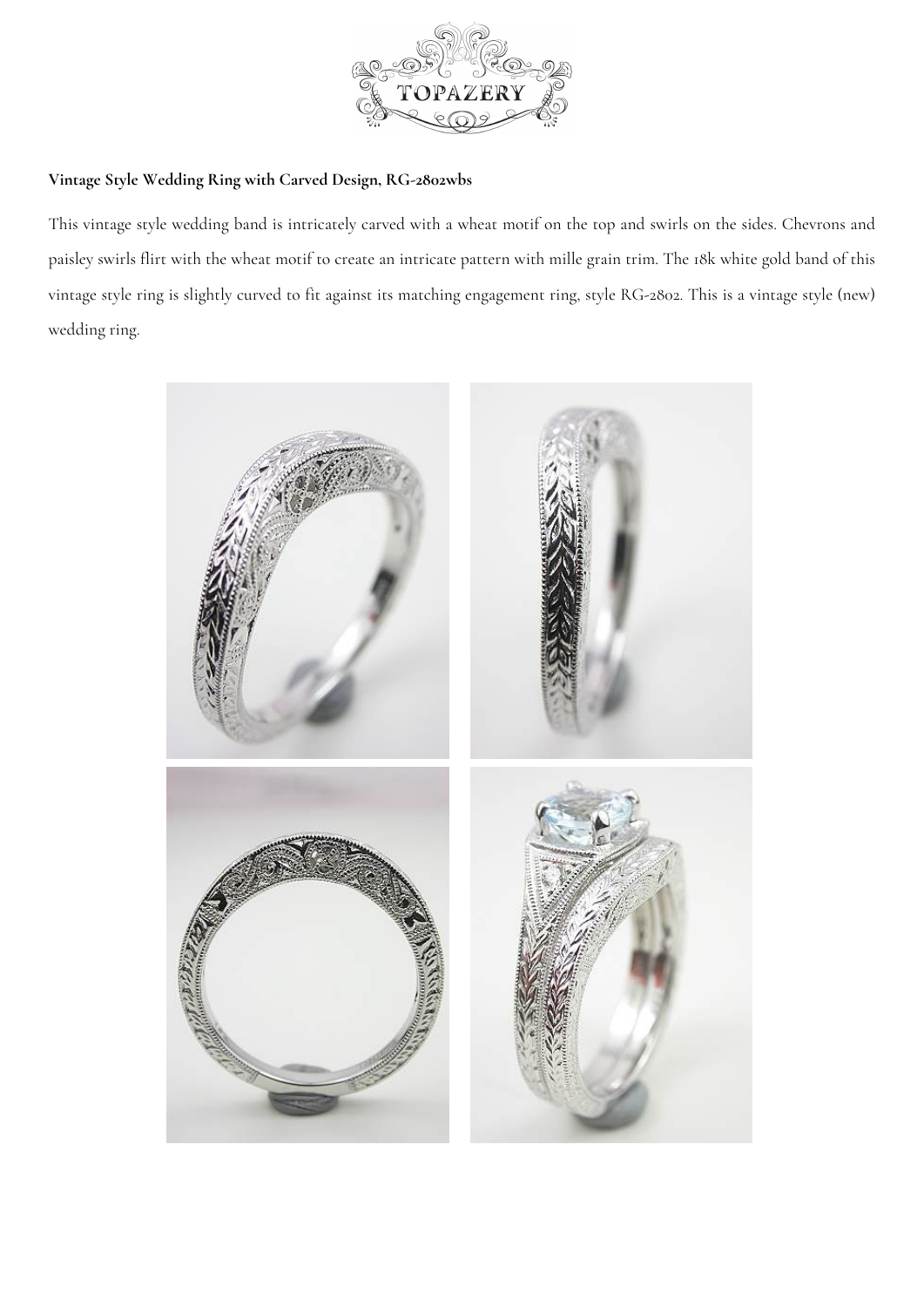| Options                     | None                                                                      |
|-----------------------------|---------------------------------------------------------------------------|
| Item #                      | rg2802wbs                                                                 |
| Metal                       | 18k white gold                                                            |
| Weight in grams             | 3.45                                                                      |
| Special characteristics     | This is the matching filigree wedding band for engagement ring style      |
|                             | RG-2802. The engagement ring may be purchased separately. One of          |
|                             | the engagement rings is shown with the wedding band in the last           |
|                             | photo.                                                                    |
| Condition                   | <b>New</b>                                                                |
| Top of ring length (N-S)    | 2.62 mm [0.10 in]                                                         |
| Width of shank at shoulders | 2.37 mm [0.09 in]                                                         |
| Width of shank at base      | 2.13 mm [0.08 in]                                                         |
| Ring height above finger    | 3.88 mm [0.15 in]                                                         |
| Other ring info             | For new rings like this one, the gram weight, diamond and gemstone        |
|                             | carat weights, color, and clarity, as well as other jewelry details, vary |
|                             | from the specifications shown on this page, but are similar in quality.   |
| <b>Ring Size</b>            | 6.0                                                                       |

## **Important Jewelry Information**

Each antique and vintage jewelry piece is sent off site to be evaluated by an appraiser who is not a Topazery employee and who has earned the GIA Graduate Gemologist diploma as well as the title of AGS Certified Gemologist Appraiser. The gemologist/appraiser's report is included on the Detail Page for each jewelry piece.

An appraisal is not included with your purchase but we are pleased to provide one upon request at the time of purchase and for an additional fee. The appraiser bases the value for the jewelry on the range of prices prevailing in the most common and appropriate retail markets on the date the appraisal is completed.

Diamonds, pearls and colored gemstones are graded by the grading standards as taught by the Gemological Institute of America (GIA). All measurements and carat weights are approximate, unless otherwise noted, and are determined without removing the stones from the mounting.

The process of determining when a jewelry piece is made and the period it belongs to is not an exact science. The determination is based on design, materials, hallmarks, signatures, and the manufacturing method. Circa dates and period assignments are made to the best of our abilities.

All pearls are cultured unless noted as natural. All gemstones have been treated by accepted industry standards unless noted otherwise.

Platinum refers to all metals in the platinum family and the alloys which are mixed with it -- palladium, platinum/iridium, and platinum/ruthenium and platinum/cobalt. A non-destructive acid scratch test is used to verify the metal in each jewelry piece. A refractometer is used to test gemstones.